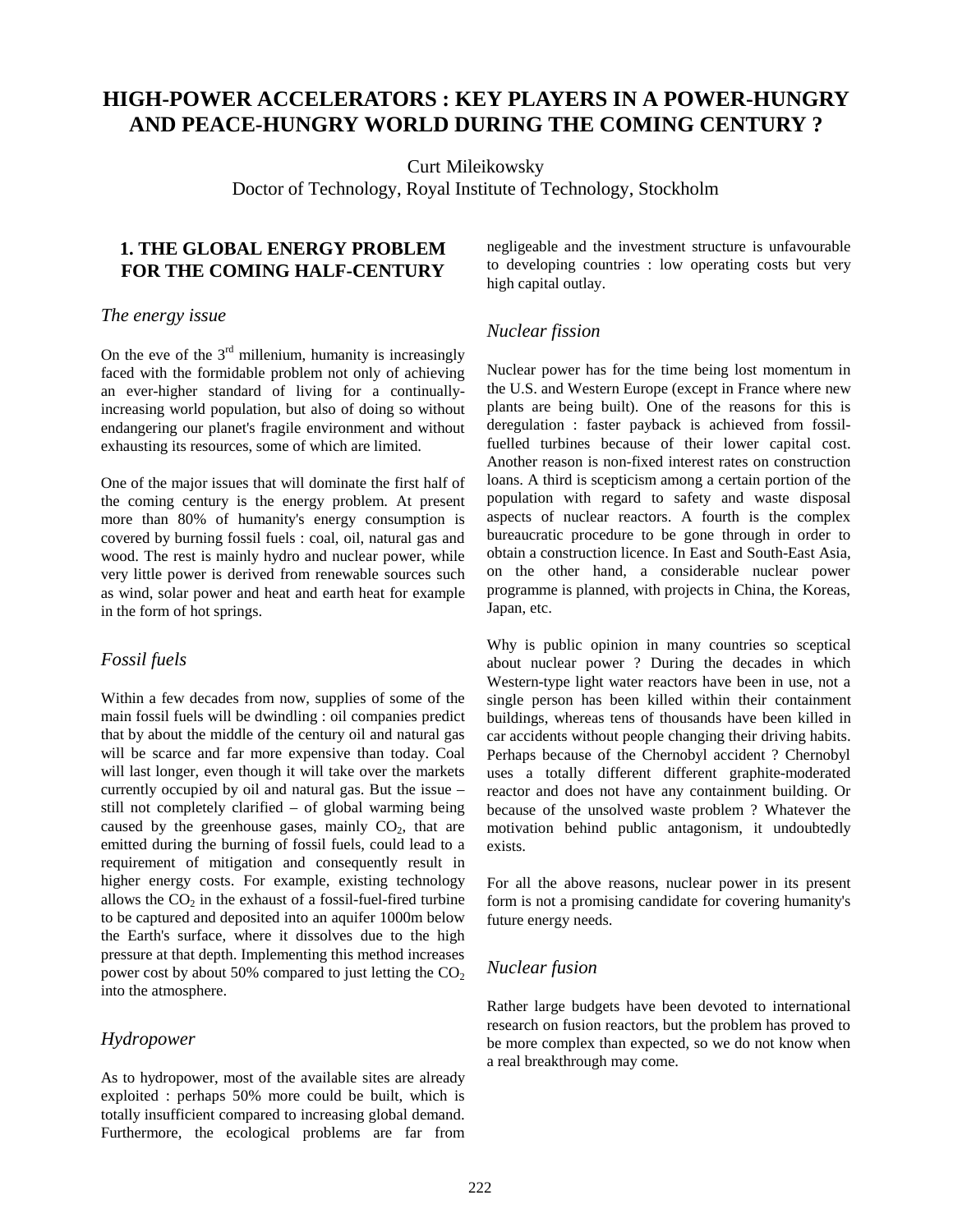#### *Solar power*

How about solar energy, photoelectricity or simply solar heat ? Space projects have been needing solar electric panels for several decades, and obtained them. Important developments have been accomplished in this field and financed thanks to space needs. The resulting technology however is not competitive in ordinary commercial applications on Earth, except at some distant spots where demand is so very small that power lines or microwave transmission are uneconomical and diesel-generated power is impractical – for example at desert vacation cottages in California and certain parts of Africa. In order for solar energy to supply basic power, very large areas are needed for the photoelectric panels. That land is expensive, as are the panels themselves and also their supports, which must be strong enough to resist violent storms. One way to decrease the cost of the panels is to integrate them into the buildings' walls and roofs, but this surface area is insufficient. Furthermore, the panels must be regularly cleaned of dust and sand and sometimes, in the higher latitudes, snow and ice. It is not known when solar power will become commercially competitive.

Solar power produced outside Earth and transmitted by microwave or laser beams to Earth's surface may become competitive enough to be implemented but probably not until rather late in the next century.

## **2. TOWARDS SOLVING THE ENERGY PROBLEM : ACCELERATOR-DRIVEN, SUBCRITICAL NUCLEAR POWER**

It has been seen above that the problem of energy for the next half-century is characterized by the problems and insufficiencies of existing sources of power. What then can be envisaged for that period and a long time thereafter ?

A very promising solution is offered by a machine type which combines a high-power accelerator with a subcritical nuclear reactor. Why is it so promising ? This is because subcriticality enhances safety and the extra neutrons supplied by the accelerator mean superior flexibility.

Protons, accelerated to  $1 - 2.5$  GeV, hit a metal target in the centre of the subcritical reactor causing so-called nuclear spallation in the target nuclei. Each beam proton liberates about two dozen neutrons, which diffuse into the reactor blanket, replacing those neutrons which are missing due to subcriticality. The proton current has to be several 10:s of mA.

The idea is far from new, having been considered as early as the 1950's, but sufficiently powerful accelerators could not be built until the 1980's. Linacs of the required strength are today's technology. They can be either normal-conducting or super-conducting. Cyclotrons are also being considered for the same purpose (by Rubbia and his group at CERN). A development project is planned.

The choice of the subcritical reactor blanket has its own history. It was shown early on that light water was not feasible : its properties for neutron diffusion required many proton beams. Heavy water was studied by LANL with the Russians.  $D_2O$  was abandoned and the work was concentrated on molten salt. Now both the American and European development groups have chosen liquid metal, namely liquid lead / bismuth. This material is the beam target ; it serves as an ideal moderator and also as a coolant. The Russians have the most know-how in the world about using these metals as coolant thanks to their long experience from a separate class of their submarines.

Now, what is it that this system is expected to achieve in the energy sector in the not-too-distant future ?

- 1. It can efficiently incinerate the bomb material plutonium and the other transuranium elements in spent fuel, eliminating them almost completely. This it can do better than any other method.
- 2. It can transmute the most dangerous fission products in the spent fuel – technetium, iodine and cosium – to stable isotopes. These are the most dangerous fission products because they cause specific biological damage to the human body and are moreover soluble in water, so that if a leak occurs in the copper canning of the fuel assemblies in terminal repository, they may end up in the ground water.

This dual capability eliminates two of the greatest disadvantages of nuclear power as currently implemented. Furthermore, subcriticality makes it impossible for the reactor to "run amok".

## **3. WHY IS INCINERATION OF CIVILIAN PLUTONIUM IN SPENT FUEL IMPORTANT ?**

Because any rogue country, mafia, terrorist organization or even wealthy individual can make nuclear bombs from civilian plutonium relatively easily and cheaply. Such bombs present one disadvantage in that it cannot be known before they are actually ignited what explosive power they will provide, but it will be somewhere between 10% and 70% of the power of the Hiroshima bomb for a bomb containing 10 kg of plutonium. And terrorism on that scale can have devastating effects and lead to war.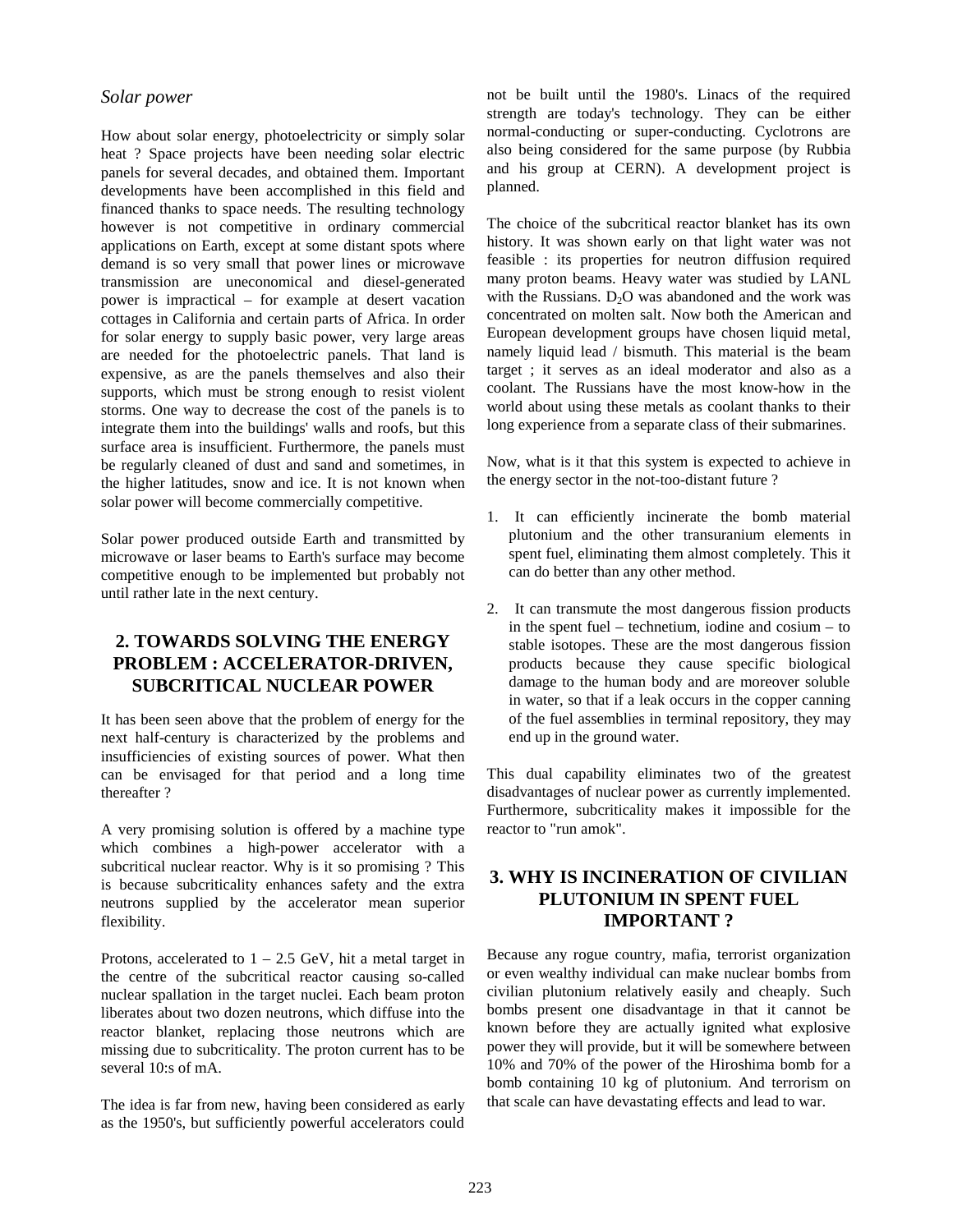The scale of the risk of nuclear bombs made from civilian plutonium is certainly not small. The amount of spent fuel in the world is over 100,000 tons, spread in cooling ponds in over 30 countries, and not always well guarded against theft or coup. These 100.000 tons will have become 200.000 tons within a decade or so. Most of this is uranium-238 but 1%, or 2,000 tons, is plutonium. And since less than 10 kg of civilian plutonium is needed to make a bomb, this material is enough to produce 200,000 bombs. This is the scale of the problem.

This risk must of course be kept under best possible control. Thus the United Nations International Atomic Energy Agency (IAEA) in Vienna has been entrusted with checking that this widely disseminated plutonium is not misused to make bombs. Because the half-life of plutonium is 24,000 years, this IAEA control must be maintained for about 100,000 years. If this international agreement concerned any less serious problem, it would have to be regarded as totally absurd : no human institution lasts that long, and particularly no international agreement. No wonder some people have doubts about nuclear power !

## **4. THE SOLUTION TO THE PLUTONIUM THREAT**

If a nuclear waste treatment system of acceleratorsupported subcritical reactors is set up, however, the situation becomes totally different. For every 10,000 MWE (30,000 MWTh) of first-generation nuclear power in a given country, a subcritical capacity of 25% i.e. of 2,500 MWE (7,500 MWTh) is sufficient to clean up both the waste of the first-generation reactors and the waste of the subcritical clean-up reactors themselves. And the need for IAEA safeguard is restricted to the actual lifespan of the clean-up reactors, i.e. 35 to 40 years (instead of 10,000 to 100,000 years under the current configuration).

Before implementation, normal technological development must be carried out, mainly with regard to materials properties and chemistry, and some pilot plants must be financed, designed, constructed and put into operation. This phase takes about seven years. If these pilot operations work as expected, one or two full-scale plants must then be built and tested before widespread implementation can begin. This second phase would take some time, perhaps 12 to 15 years.

For the time being two pilot plant projects seem to have a chance of receiving funding in the relatively near future, one in the U.S. and one in Europe. In a month or two we will know more about how close to being financed they are.

What are the economic aspects of a full-scale clean-up plant ? The thermodynamical efficiency of a plant of say

3,000 MWTh is similar to that of a light water power reactor, if not a little higher, so it produces the same electric power. But the accelerator "steals" almost 10% of the power produced and also adds somewhat to the total capital cost of the plant. This increases the cost of the power to be sold to the net. However, cost-reducing factors are also present. While the reactor tank and other tanks, pipes, valves, heat exchangers and so on are all built to resist high pressure in a light water power reactor, no high-pressure designs are needed in a liquid-metalcooled plant, the regulation system is simpler and the final repository for fission products not to be treated is simpler and cheaper.

Even if the power available for the net from the clean-up plant turned out to be slightly more expensive than power from critical LWR:s, the cost differential would be further reduced by the fact that only one LWR-sized clean-up reactor is needed to handle the waste from four LWR:s (and itself).

## **5. THE NON-PROLIFERATION ISSUE**

One of the important properties of an accelerator-assisted subcritical reactor system is its capacity to burn the bomb material civilian plutonium almost completely. But it is a fact that high energy accelerators can be used to produce the bomb materials plutonium or uranium 233 if the beam is (clandestinely) diverted to a different target. Can this threat be avoided ? The answer is yes. First of all, IAEA personnel and instruments would discover the vacuum line to the clandestine target, on condition that the personnel were allowed to make routine visits and that their measuring instruments were not manipulated. Manipulation of the instruments would immediately be apparent to IAEA, and refusal to allow access to a country or plant would clearly signal unauthorized activity. IAEA could do nothing about it except alert the UN. But the UN could decide to stop the system by bombing the accelerator, an action that would not release any significant amount of radioactivity. In contrast, the UN cannot bomb a reactor which has already been or is in operation because of the huge amounts of radioactivity it contains.

### **6. CONCLUSION**

Looking forward to the coming century and humanity's growing energy needs, accelerator-assisted subcritical reactors seem to hold good potential. Nuclear fusion and solar power, in principle promising, appear still to need long research and development times and may not be commercially available until later into the century, by which time fossil fuels will already have become scarce and very expensive. Nuclear power, in the form of the currently-exploited light water reactors, leaves plutonium in the spent fuel, plutonium which can be used to make